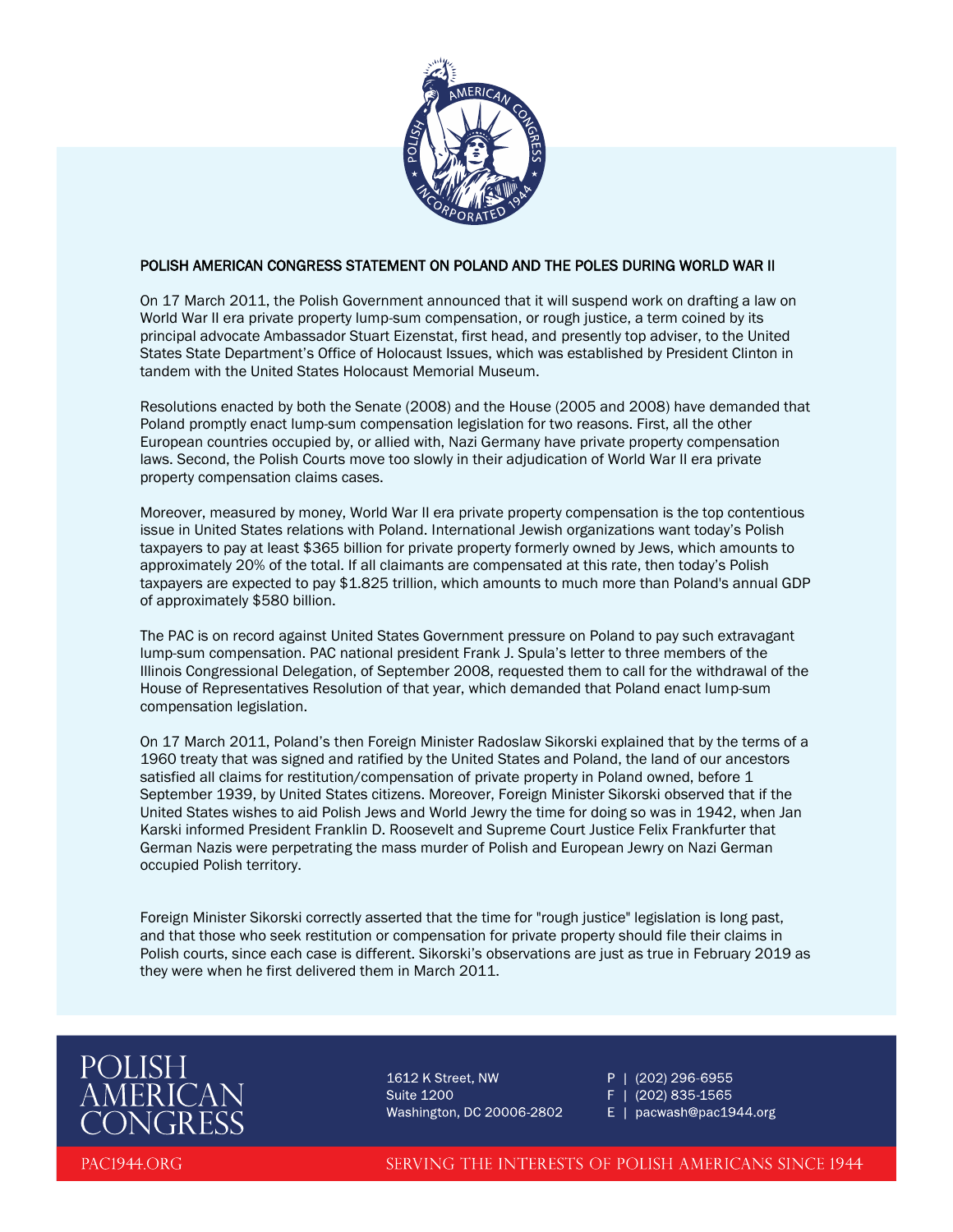

We, PAC National Directors, want the United States Government to cease bullying Poland. This is why we continue our strong disagreement with the anti-Polish position taken by the Co- Chairmen of the United States Committee on Security and Co-Operation in Europe (Helsinki Commission), Congressman Christopher Smith (R-NJ4) and Senator Benjamin Cardin (D-MD), who condemned and deplored, in May 2011, the Polish Government's most correct decision not to enact legislation on lump-sum compensation.

This is why we encourage Congressman Daniel Lipinski(D-IL3) to sponsor a U.S. House of Representatives Resolution on Poland and the Poles during World War II which puts forward before American public opinion the following five points:

1. Poland was a victorious World War II United Nations ally.

2. Polish armed forces were the fourth largest contingent (after the former Soviet Union, the former British Empire, and the United States of America) engaged in combat in Europe against the Axis Powers.

3. Nazi Germany did not want to set-up a collaborationist Nazi German satellite state on Nazi German conquered Polish territory.

4. Poland and the Poles were NOT partners in Nazi Germany's monstrous crime – the mass murder of European Jewry.

5. After the Soviet Union liberated Polish territory from Nazi German occupation, the Communists treated Poland, a victorious United Nations Ally, worse than defeated Axis allies also liberated by the Soviet Army, like Hungary or Romania. The Soviet Union then justified its treacherous treatment of their Polish ally on the bogus grounds that Poles needed to be restrained by Communism and Soviet military occupation, or else the Poles would continue the Judeocide which Hitler began. Many in the West believed this Stalinist propaganda at the end of World War II - far too many continue to believe it today.

Whether or not we are citizens of your home state, Illinois, Polish Americans have come to see Congressman Lipinski as our champion in the United States House of Representatives. Over the past several years, the continuing distortion of Poland's historical record during World War II by the mass media (especially the false claim that Poland and the Poles perpetrated the mass murder of European Jewry in partnership with Nazi Germany) has coincided with repeated requests from the Congress of the United States that Poland enact lump-sum compensation legislation for World War II Era private property.



1612 K Street, NW **Suite 1200** Washington, DC 20006-2802 P | (202) 296-6955 F | (202) 835-1565

E | pacwash@pac1944.org

PAC1944.ORG

SERVING THE INTERESTS OF POLISH AMERICANS SINCE 1944